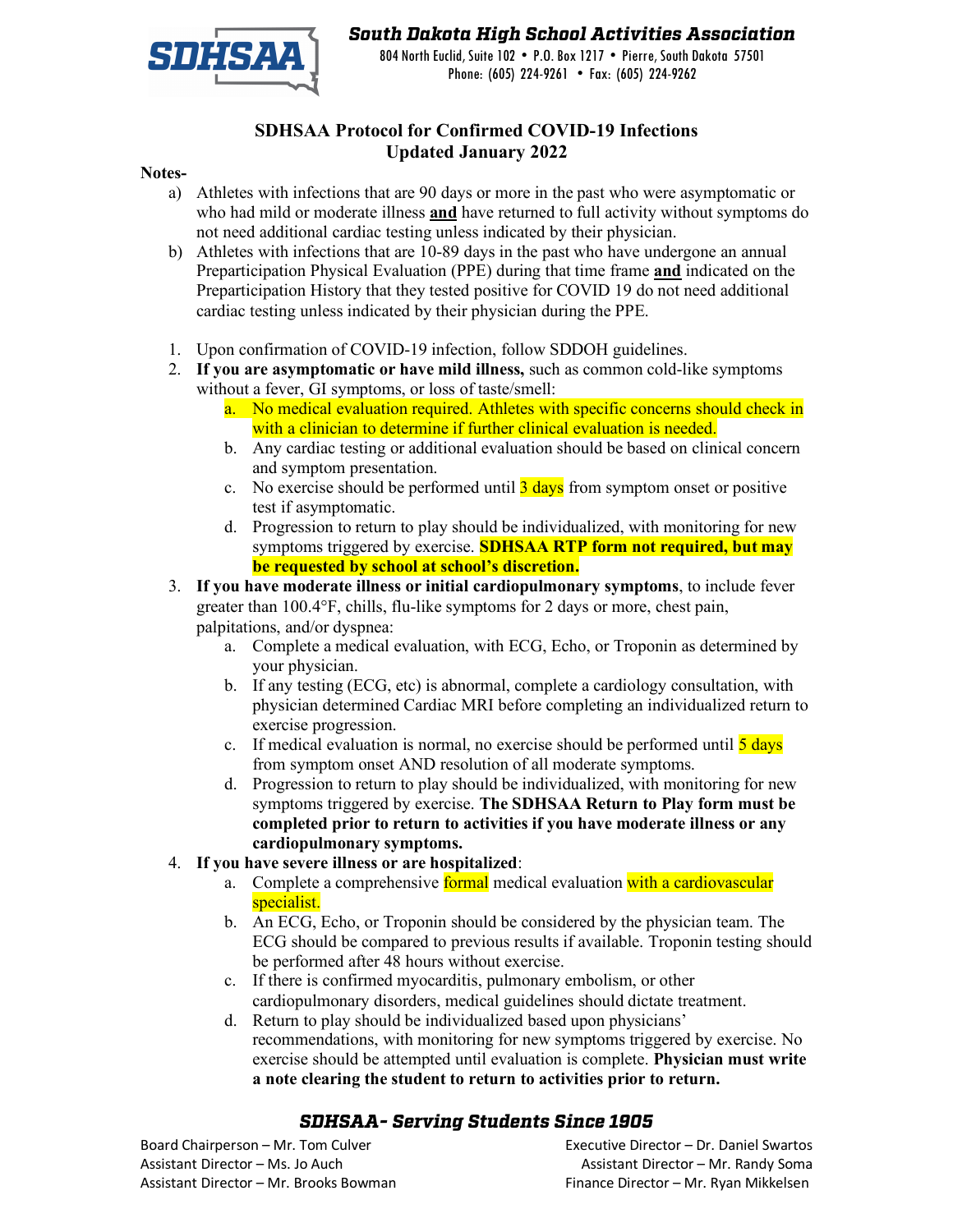5. **All athletes with COVID-19 infections should be closely monitored for cardiopulmonary symptoms as they return to exercise.** These symptoms include exertional chest pain, excessive dyspnea, unexplained exercise intolerance, palpitations and syncope. If these symptoms occur with exercise, additional cardiac testing should be performed and evaluated by a cardiologist. No additional exercise should be attempted until the evaluation is complete. An individualized return to play progression should be developed based upon baseline fitness, severity and duration of COVID-19 symptoms, and tolerance to progressive levels of exertion. **The SDHSAA Return to Play form must be completed prior to return to activities with any cardiopulmonary symptoms.** 

All schools should have a well-developed and well-rehearsed Emergency Action Plan for every sport/activity and at every venue with clear access to an Automated External Defibrillator (AED) and individuals trained in the use of an AED.

#### **References**

Drezner, Johnathan A., Heinz, William M., Asif, Irfan M., Batten, Casey G., Fields, Karl B., Raukar, Neha P., Valentine, Verle D., Walter, Kevin D., & Baggish, Aaron L. "Cardiopulmonary Considerations for High School Students During the COVID-19 Pandemic: Update to the NFHS AMSSM Guidance Statement". *NFHS Position Statements and Guidelines*. January 2022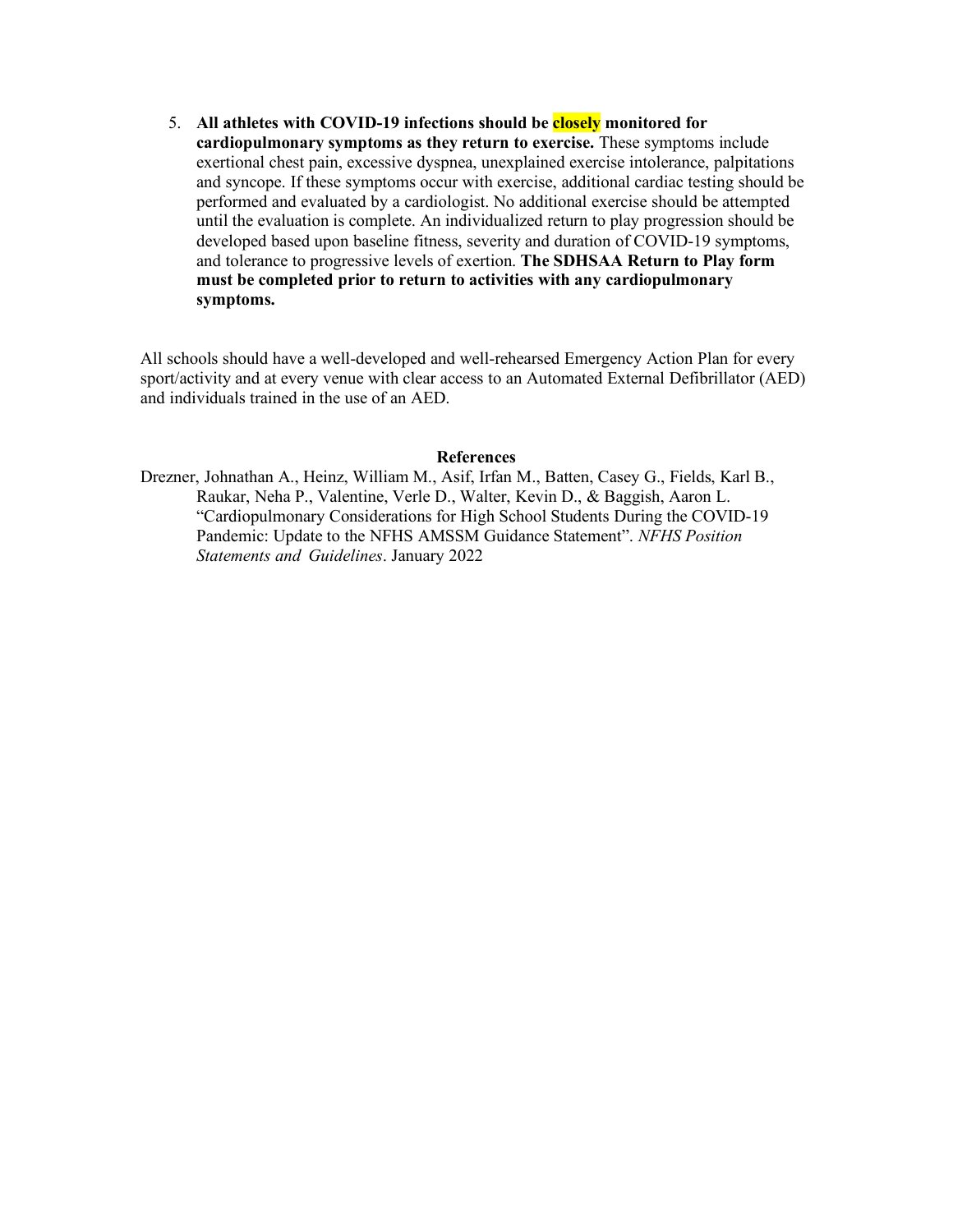

*South Dakota High School Activities Association*

804 North Euclid, Suite 102 • P.O. Box 1217 • Pierre, South Dakota 57501 Phone: (605) 224-9261 • Fax: (605) 224-9262

## *SDHSAA Protocols for COVID-19 Positive Student Athletes*



### *SDHSAA- Serving Students Since 1905*

Board Chairperson – Mr. Tom Culver Executive Director – Dr. Daniel Swartos Assistant Director – Ms. Jo Auch Assistant Director – Mr. Randy Soma Assistant Director – Mr. Brooks Bowman Finance Director – Mr. Ryan Mikkelsen